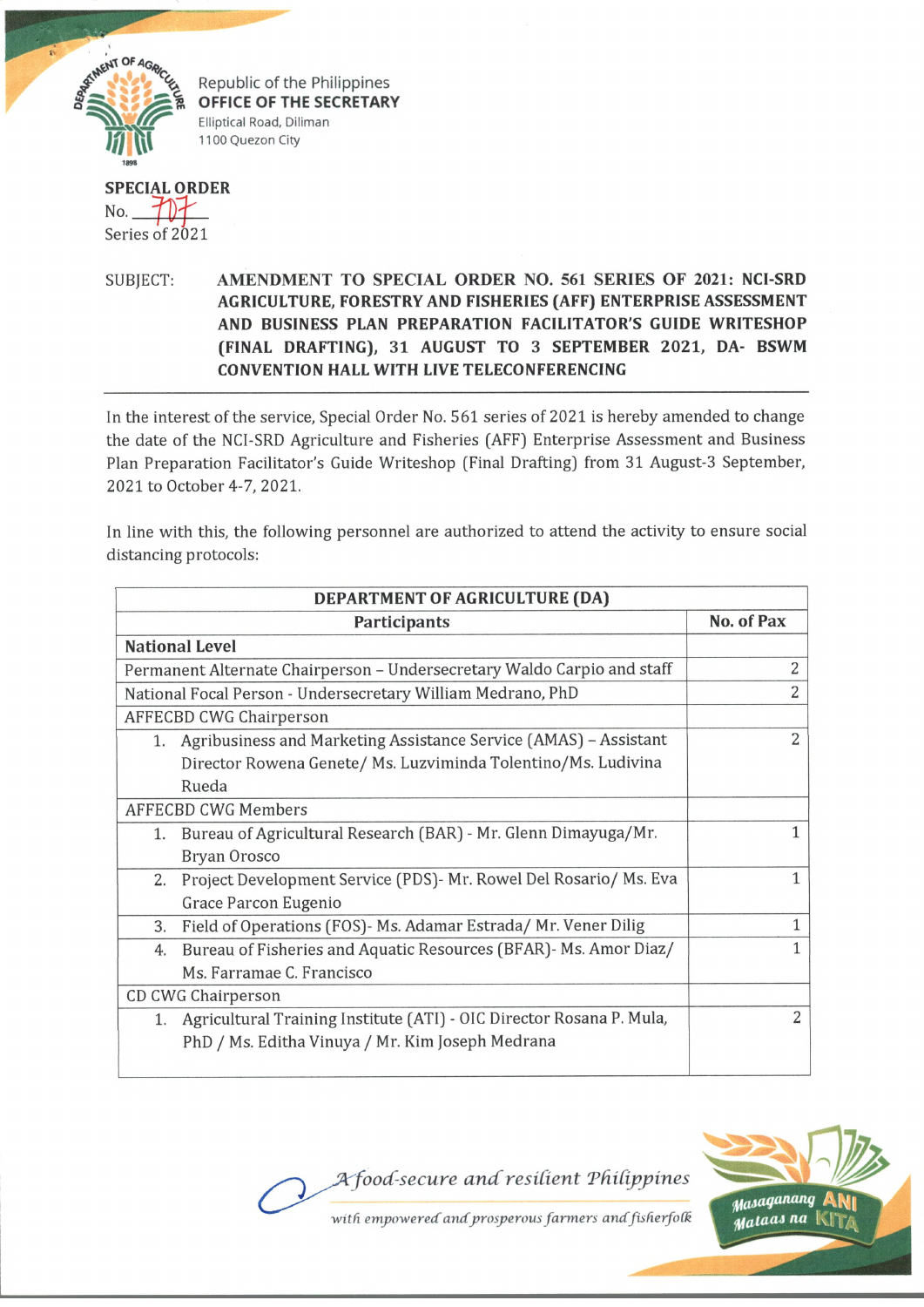| NCI-SRD National Secretariat                                   |  |
|----------------------------------------------------------------|--|
| 1. Ms. Jenny Lee Cambe                                         |  |
| 2. Ms. Justine Devela                                          |  |
| 3. Ms. Lucia Lanugan                                           |  |
| 4. Mr. Enrico Teaño                                            |  |
| Other DA Offices                                               |  |
| Farm and Fisheries Clustering and Consolidation (F2C2) Program |  |
| Sub-Total                                                      |  |

 $\frac{1}{\sqrt{2}}$  ,  $\frac{1}{\sqrt{2}}$ 

 $\pmb{\downarrow}$ 

| DEPARTMENT OF AGRARIAN REFORM (DAR)                         |            |  |
|-------------------------------------------------------------|------------|--|
| Participants                                                | No. of Pax |  |
| <b>National Level</b>                                       |            |  |
| <b>AFFECBD CWG Members</b>                                  |            |  |
| Bureau of Agrarian Reform Beneficiaries Development (BARBD) |            |  |
| 2. Project Management Service (PMS)                         |            |  |
| Sub-Total                                                   |            |  |

| DEPARTMENT OF ENVIRONMENT AND NATURAL RESOURCES (DENR)  |                     |            |
|---------------------------------------------------------|---------------------|------------|
|                                                         | <b>Participants</b> | No. of Pax |
| <b>National Level</b>                                   |                     |            |
| <b>AFFECBD CWG Members</b>                              |                     |            |
| <b>Biodiversity Management Bureau (BMB)</b><br>1.       |                     |            |
| 2. Ecosystems Research and Development Bureau (ERDB)    |                     |            |
| 3. Forest Management Bureau (FMB)                       |                     |            |
| 4. Foreign Assisted and Special Project Service (FASPS) |                     |            |
| 5. Land Management Bureau (LMB)                         |                     |            |
|                                                         | Sub-Total           |            |

| DEPARTMENT OF THE INTERIOR AND LOCAL GOVERNMENT (DILG) |                                                      |            |
|--------------------------------------------------------|------------------------------------------------------|------------|
|                                                        | <b>Participants</b>                                  | No. of Pax |
|                                                        | <b>National Level</b>                                |            |
|                                                        | 1. Bureau of Local Government and Development (BLGD) |            |
|                                                        | Sub-Total                                            |            |

| DA-DAR-DENR-DILG REGIONAL LEVEL                                                         |            |
|-----------------------------------------------------------------------------------------|------------|
| Participants                                                                            | No. of Pax |
| <b>Regional Level (Virtual)</b>                                                         |            |
| RCI TWG Chairperson/Focal Person/Secretariat (16 regions, 2 participants<br>per region) | スフ         |
| Sub-Total                                                                               |            |



*JA food-secure and resident T f idppines*

with empowered and prosperous farmers and fisherfolk